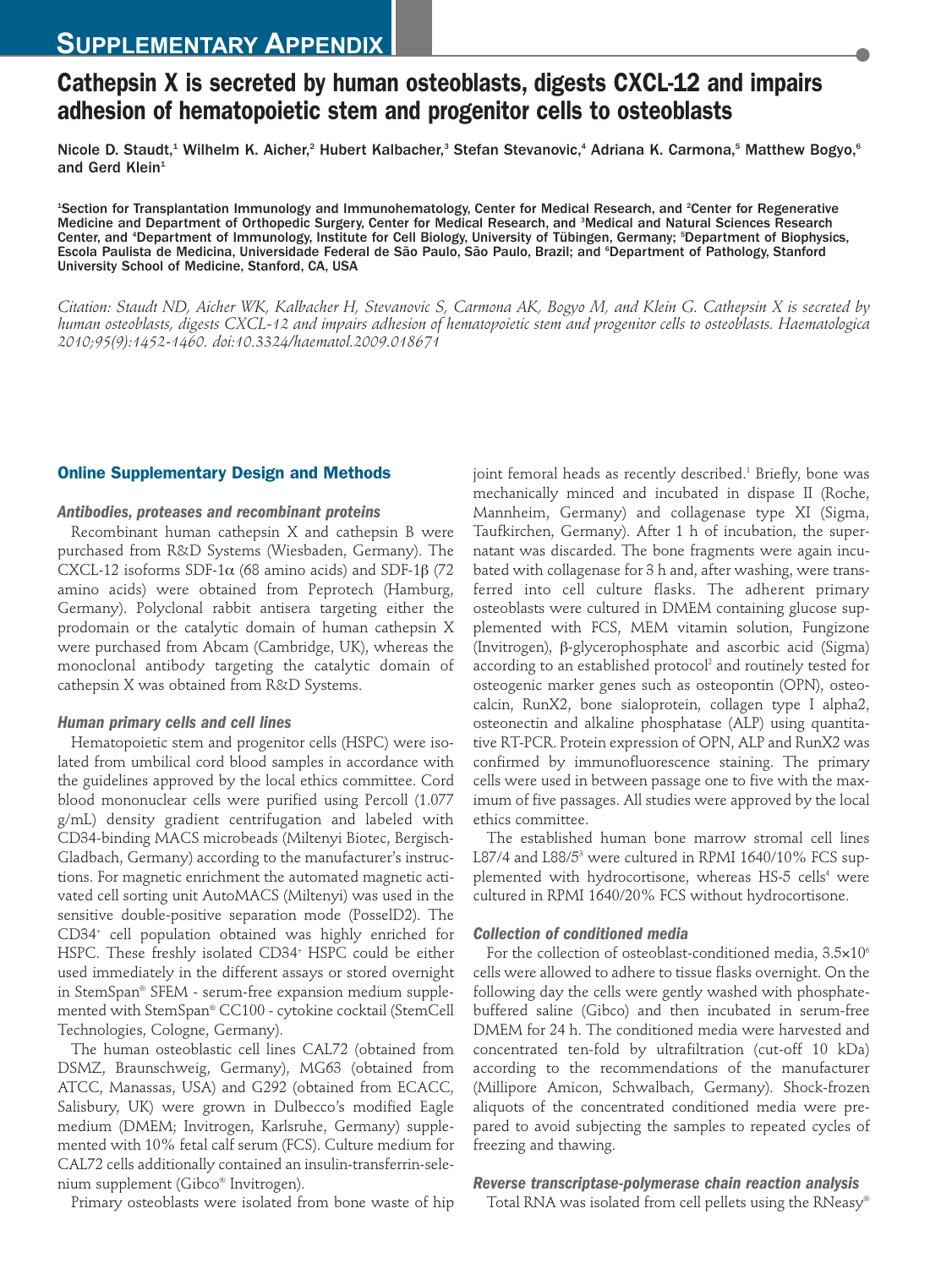total RNA kit (Qiagen, Hilden, Germany). Two micrograms of RNA of each sample were transcribed into cDNA using the SuperScript<sup>™</sup> III First-Strand Synthesis System (Invitrogen) followed by a PCR using Taq DNA Polymerase (Roche Diagnostics). The following exon-overlapping primer pair for human cathepsin X (GenBank database accession number: NM\_001336.3) was used: CatX-forward 5'-AAG GGG GTA ATG ACC TGT CC-3', and CatX-reverse 5'-CCT CGA TGG CAA GGT TGT AT-3'. After an initial denaturation step at 72°C for 120 sec, the PCR was run for 30 cycles (denaturation

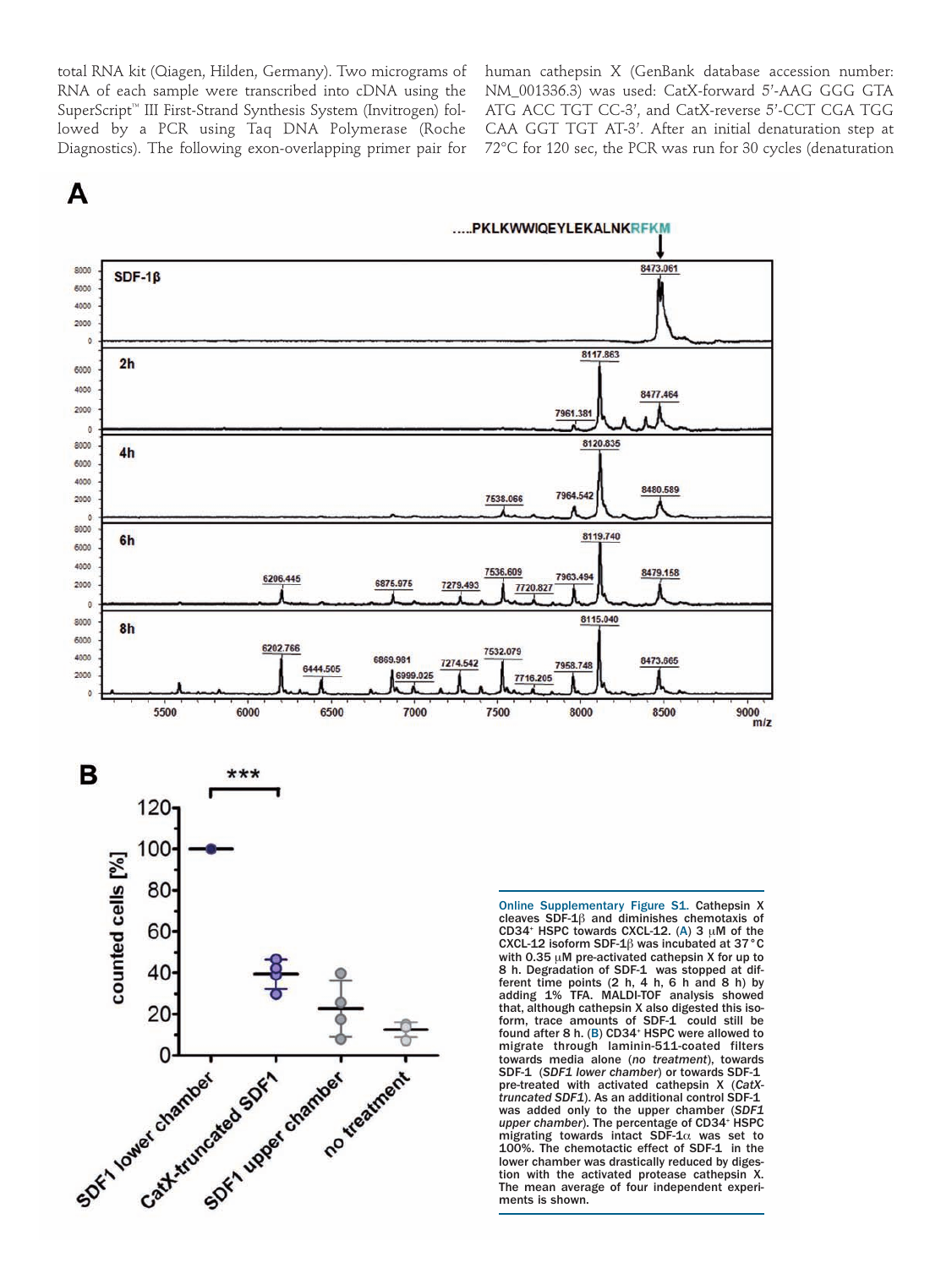at 94°C, 30 sec; primer annealing at 56°C, 40 sec; primer extension at 72°C, 60 sec). The amplified PCR products were visualized after 2% agarose gel electrophoresis and staining with ethidium bromide through UV light exposure.

#### *Targeted knock-down of cathepsin X in primary osteoblasts*

The anti-human cathepsin X (NM\_001336.3)-targeting stealth small inhibitory RNA (siRNA) CTSZ/HSS175722 (low GC), CTSZ/HSS102509 (med GC) and the scrambled control oligonucleotides were purchased from Invitrogen.

Eighty percent confluent osteoblast cell layers were transfected once in 48-well plates, with either 16 nM of the cathepsin Xtargeting siRNA or the scrambled control siRNA using Lipofectamine RNAimax (Invitrogen) according to the manufacturer's advice. The knock-down efficiencies were checked in the cell lysates and the cell supernatants 2 or 3 days after transfection by western blotting.

## *Immunofluorescence staining*

Primary osteoblasts or osteosarcoma cells were seeded in eight-well chamber slides (BD Biocoat, Heidelberg, Germany), cultured to 80% confluence and fixed in 4% paraformaldehyde at 4°C. For intracellular staining of cathepsin X the cells were permeabilized with 0.1% Triton X-100. Staining was performed with either rabbit-anti-human cathepsin X pro-domain antiserum (Abcam) or monoclonal antibody directed against the catalytic domain of cathepsin X. After washing, cells were incubated with either secondary Cy2-labeled anti-rabbit antibodies or Cy3-labeled anti-mouse antibodies (Jackson ImmunoResearch Laboratories, Hamburg, Germany). Cell nuclei were counterstained with 4',6-diamino-2-phenylindoldihydrochloride (DAPI). Control staining was performed by omitting the primary antibodies. The labeled cells were examined using an AxioObserver Z1 fluorescence microscope equipped with an ApoTome for optical sectioning (Zeiss, Göttingen, Germany). For double immunofluorescence, digital pictures were taken from each fluorescence channel and superimposed using the Axiovision™ software from Zeiss to detect specific antibody staining.

# *Immunoblotting*

Equal volumes of ten-fold concentrated conditioned cell culture media were loaded on 12% sodium dodecylsulfate-polyacrylamide gels and run under reducing conditions. After electrophoresis proteins were blotted onto polyvinylidene fluoride membranes. After blocking in 3% bovine serum albumin/0.1 % Tween 20 in Tris-buffered saline, the polyvinylidene fluoride membranes were probed overnight with the polyclonal antihuman cathepsin X antiserum (Abcam), followed by incubation with a goat anti-rabbit horseradish peroxidase-conjugated antibody (Abcam). Chemiluminescent detection of the bound antibodies was performed using the Millipore ECL detection system.

# **In vitro** *biotinylation of cell surface proteins*

One day prior to biotinylation,  $5 \times 10^5$  cells/well were seeded on 6-well plates. Biotinylation was performed using 0.02 mg/mL N-hydroxysulfo-succinimide biotin ester (Calbiochem, Bad Soden, Germany). The cells were incubated with the

biotinylation reagent for 10 min, washed with phosphatebuffered saline and subsequently quenched by incubation with 50 mM glycine. Cell lysis was performed with 500 µL lysis buffer (pH 5.5). Biotinylated cell surface proteins were precipitated overnight at 4°C using streptavidin beads. On the following day the beads were washed with 25 mM citrate solution (pH 5.0) and incubated in Laemmli buffer. After electrophoresis and transfer to polyvinylidene fluoride membranes, biotinylated cell surface-associated cathepsin X was visualized by immunoblotting with the anti-cathepsin X antiserum.

## *Cell-cell adhesion assay*

Primary osteoblasts were seeded on 48-well plates 1 day before the cell adhesion assay was performed. CD34+ -MACSsorted HSPC were labeled with the fluorescent dye BCECF-AM (2′, 7′-bis (2-carboxyethyl)-5(6)-carboxyfluorescein acetoxymethyl ester, Sigma-Aldrich). After washing, CD34+ HSPC were incubated on the adherent osteoblast cell layer for 40 min to allow adhesive interactions. During the 40 min incubation period, pro-cathepsin  $X$  (370 ng/20  $\mu$ L) was separately activated in 25 mM sodium acetate (pH 3.5) containing 5 mM dithiothreitol.

After the initial attachment of CD34<sup>+</sup> HSPC to osteoblasts, either 92.5 ng of pre-activated or immature cathepsin X or buffer alone without dithiothreitol was added to the cells for 20 min. Then the cells were washed twice with phosphatebuffered saline to remove the non-bound CD34+ HSPC. Adhesion of the remaining CD34<sup>+</sup> HSPC was measured with Fluoroskan Ascent (Thermo Scientific, Dreieich, Germany) at 405 nm and calculated as follows:

fluorescence from experimental sample - fuorescence from negative control sample  $x100 = %$  cell adhesion fluorescence of the positive control sample

To inhibit the cathepsin X-mediated effect on CD34+ HSPCosteoblast interactions, cathepsin X was incubated with the active-site labeling reagent DCG-04. Cathepsin X (370 ng) was activated for 5 min and the protease was pre-incubated for 40 min with either 0.66 mM DCG-04 (in dimethylsulfoxide) or dimethylsulfoxide alone as a control. All adhesion assays were carried out in triplicate.

### *Cell migration assay*

Polycarbonate membranes of a 96-well ChemoTx® plate with a pore size of 3 µm (Neuroprobe, Gaithersburg, MD, USA) were coated with  $100$  ng/ $\mu$ L laminin-511/521 (Sigma). The coated membranes were gently washed with phosphatebuffered saline before 1.7×10<sup>4</sup> umbilical cord blood-derived CD34+ HSPC were added on top of the membranes. The lower chambers contained either no stimulus, SDF-1 $\alpha$  at a concentration of 100 ng/mL or cathepsin X-digested SDF-1α (100 ng/mL). As an additional control, SDF-1 $\alpha$  was applied to the upper chamber of the plate. For digestion of SDF-1 $\alpha$ , 3 µM SDF-1 $\alpha$ were incubated overnight with 50 nM cathepsin X. After 15 h of migration, the number of cells present in each lower chamber was determined by counting. Each experiment was performed in triplicate.

#### *Statistical analysis*

Data are presented as means  $\pm$  standard error of the mean